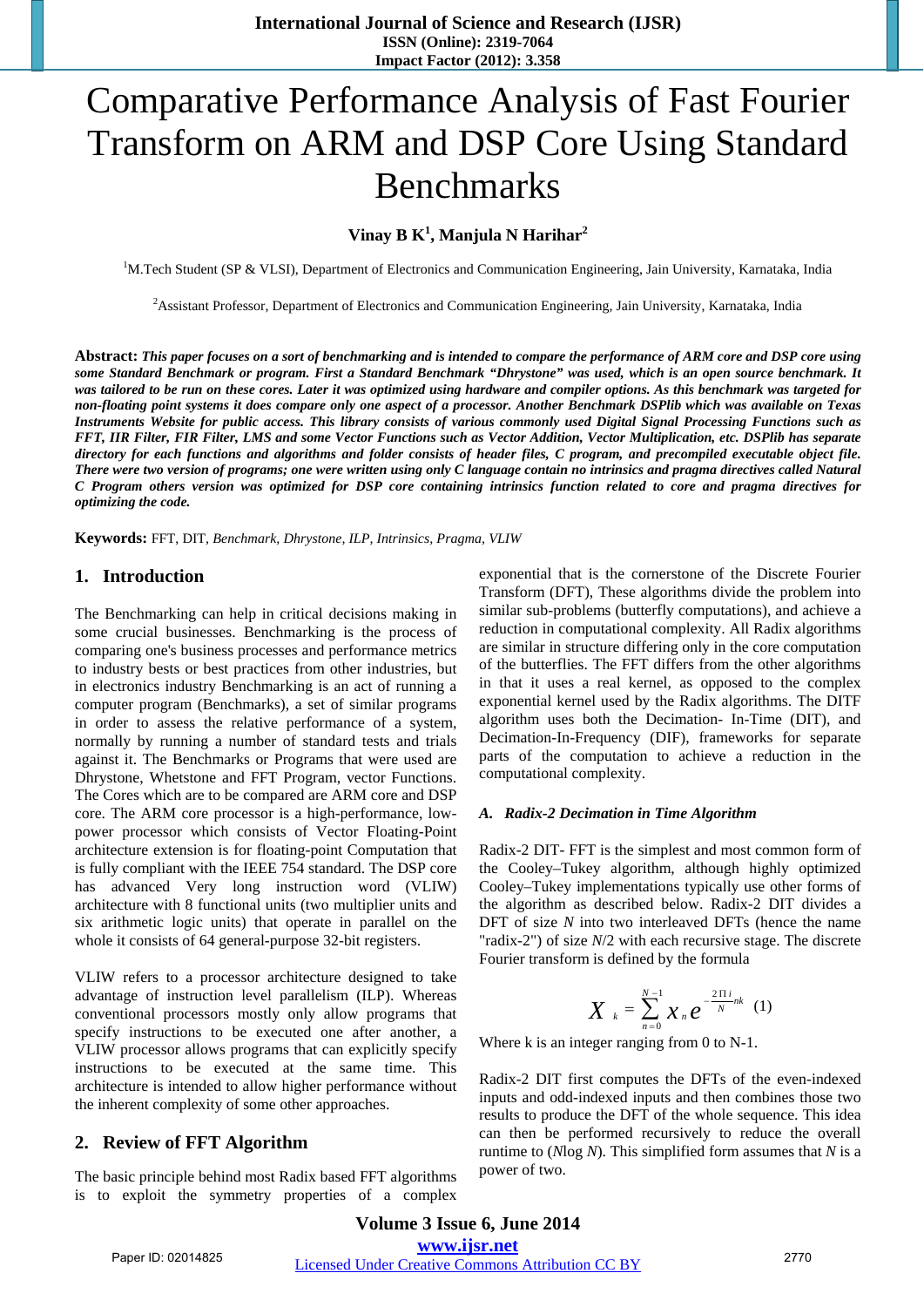The Radix-2 DIT algorithm rearranges the DFT of the function  $x_n$  into two parts: a sum over the even-numbered indices n=2m and a sum over the odd-numbered indices  $n=2m+1$ .

$$
X_{k} = \sum_{m=0}^{N/2-1} \chi_{2m} e^{-\frac{2 \pi i}{N}(2m)k} + \sum_{m=0}^{N/2-1} \chi_{2m+1} e^{-\frac{2 \pi i}{N}(2m+1)k}
$$
(2)

The full radix-2 decimation-in-time decomposition is illustrated in Figure1 using the simplified butterflies involves  $M = \log_2 N$  stages, each with  $N/2$  butterflies per stage. The total computational cost of radix-2 algorithm is  $N^2 \log_2 N$ complex multipliers and  $N \log_2 N$  complex adders.



**Figure 1**: Radix-2 Decimation-in-Time FFT algorithm for a length-8 signal

### **B. Radix-4 Decimation in Time Algorithm**

The Radix-4 algorithm is very similar to the Radix-2 algorithm in concept. Instead of dividing the DFT computation into halves as in Radix-2, a four-way split is used. The N-point input sequence is split into four subsequences. The decimation process is similar to the RAD2 algorithm, and uses  $v=log<sub>4</sub>N$  stages, where each stage has N/4 butterflies. TheRadix-4 butterfly involves 8 complex additions and 3 complex multiplications, or a total of 34 floating point operations. Thus, the total number of floating point operations involved in the Radix-4 computation of an N-point DFT is 4.25log2N, which is 15% less than the corresponding value for the Radix-2 algorithm.



**Figure 2**: Signal flow graph of radix-4 DIT butterfly.

Radix-4 algorithms have a computational advantage over radix-2 algorithms because one radix-4 butterfly does the work of four radix-2 butterflies, and the radix-4 butterfly requires only three complex multipliers compared to four complex multipliers of four radix-2 butterflies. Radix-2 and radix-4 FFTs are the most commonly used algorithms, it is also possible to design FFTs with even higher radix butterflies. The reason they are not often used is because the control and dataflow of their butterflies are so complicated that the additional efficiency gained is lost.

The DITF algorithm is based on the observation that in a DIF implementation of a Radix-2 algorithm, most of the computations (especially complex multiplications), are performed during the initial stages of the algorithm. In the DIT implementation of the Radix-2 algorithm, the computations are concentrated towards the final stages of the algorithm. Thus, starting with the DIT implementation and then shifting to the DIF implementation at some transition stage intuitively seems to be a computation saving process.

# **3. Benchmarking Criteria**

Most preceding FFT complexity studies have been conducted on special purpose hardware such as digital signal processing. Typically, the primary benchmarking criteria have been the number of mathematical operations (multiplications and additions), and/or the overall computation speed. The efficiency of an algorithm is most influenced by the arithmetic complexity, usually expressed in terms of a count of real multiplications and additions. However, on general purpose computers this is not a very good benchmark and other factors need to be considered as well. For instance, the issue of memory usage is very important for memory constrained applications.

## **A. Number of Computations**

Since many general purposes CPUs have significantly different speeds on floating point and integer operations, we decided to individually account for floating point and integer arithmetic. It is a well-known fact that most new architectures compute floating point operations more efficiently than integer operations. Also, most indexing and loop control is done using integer arithmetic. Therefore the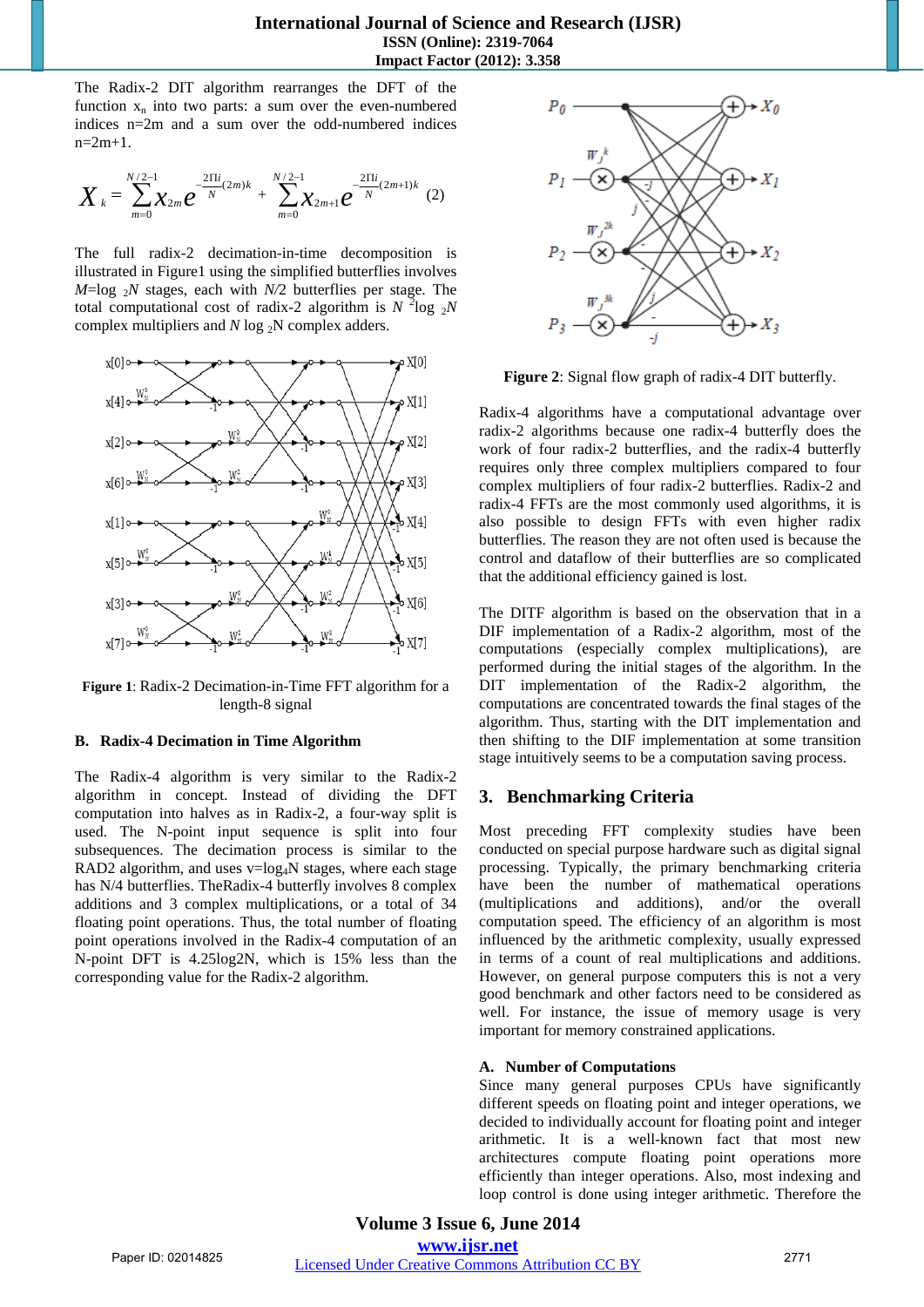**International Journal of Science and Research (IJSR) ISSN (Online): 2319-7064 Impact Factor (2012): 3.358** 

integer operations count directly measures the cost of indexing and loop control. Many FFT algorithms require a large number of divisions by- two operations which is efficiently accomplished by using a binary shift operator.

## **B. Computation Speed**

In most present-day applications for general purpose computers, with easy availability of faster CPUs and memory not being a primary constraint, the fastest algorithm is by far treated as the best algorithm. Thus, a common choice to rank order algorithms is by their computation speed. One of the classic trade-offs seen in algorithm development is that of memory usage versus speed. In most portable signal processing applications, the FFT is a core computational component. However, few applications can afford a large memory space for evaluating FFTs. While memory usage is important for specification of hardware, memory accesses also account for a significant portion of computation time.

## **4. Benchmarking Results and Analysis**

Each of the algorithms was implemented under a common framework using common functions for operations such as bit-reversal and lookup table generation so that differences in performance could be attributed solely to the efficiency of the algorithms on different cores. Following this, we comprehensively benchmarked each algorithm according to the criteria discussed in the previous section. Computation speed is typically the most prominent aspect of an FFT algorithm in current DSP applications. The computation speed of an algorithm for large data sizes can often be heavily dependent on the clock speed, RAM size, cache size and the operating system. Hence, these factors must be taken into account. In this paper we try to bring out the comparison between ARM and DSP cores for number of CPU Cycles required to execute the FFT algorithm using various memory units.

FFT algorithm both radix-2 and radix-4 were implemented on ARM and DSP cores for comparison in three different variations of coding i.e. in Natural C, Optimized C and in Assembly Language. All these variations were experimentally carried on both On Chip Memory and on Cache memory. In Natural C program none of the intrinsics, core specific header files and optimizing directives options were used whereas in optimized c program all of these were used.



**Figure 3:** Radix-2 FFT on DSP core using On chip Memory at 600 MHz



**Figure 4:** Radix-4 FFT on DSP core using On chip Memory at 600 MHz



**Figure 5:** Radix-2 FFT on DSP core using Cache Memory at 600 MHz



**Figure 6:** Radix-4 FFT on DSP core using Cache Memory at 600 MHz



**Volume 3 Issue 6, June 2014 www.ijsr.net** Paper ID: 02014825 *Licensed Under Creative Commons Attribution CC BY* 2772